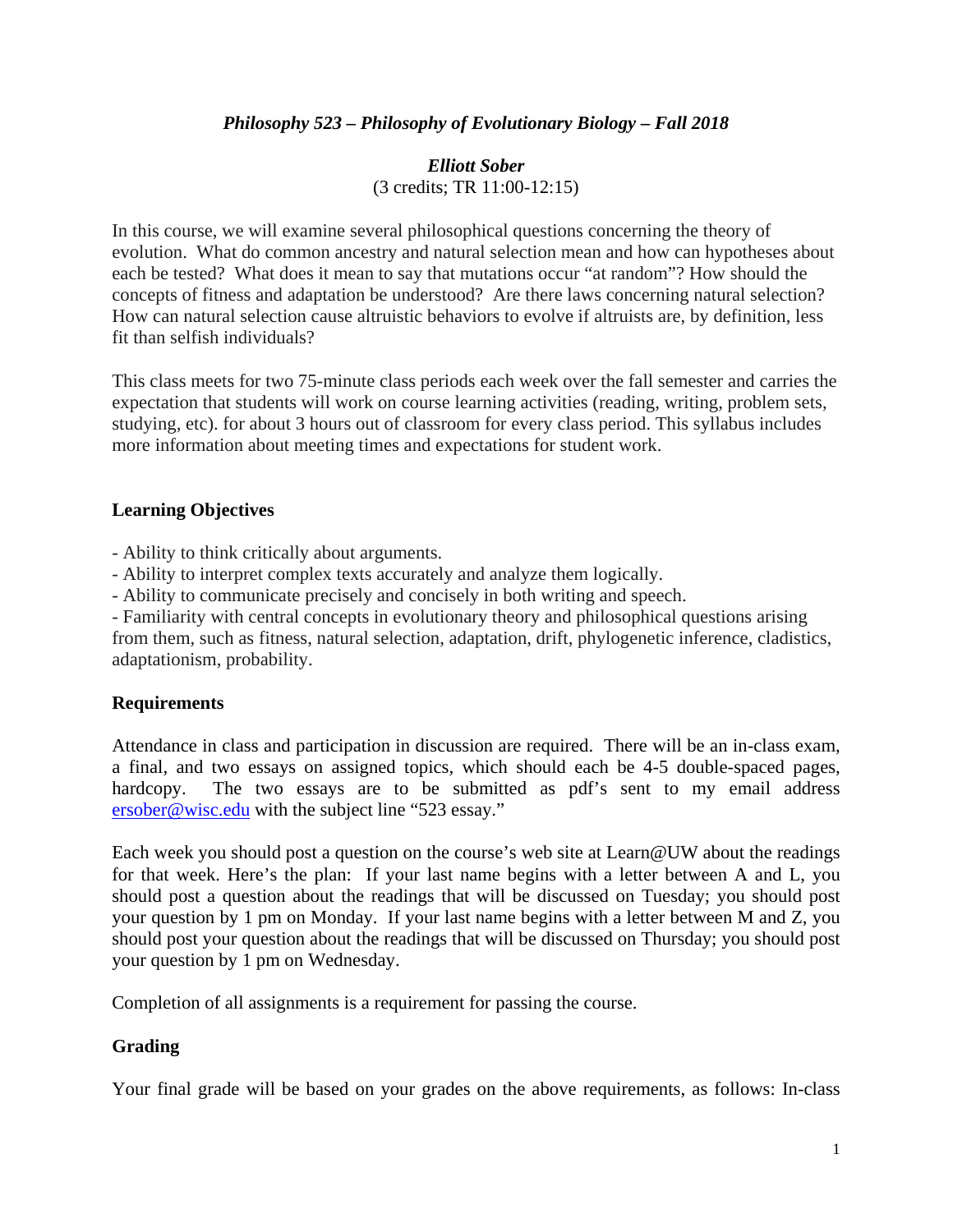exam = 20%. First Essay = 25%. Second Essay = 25%. Final = 30%. Your weekly question about the readings will not be graded, though it is required.

Here are the grading categories that will be used for each graded assignment:  $A = 100-93$ ;  $AB =$ *92-88; B = 87-83; BC = 82-78; C = 77-70; D = 69-60; F = 59-0*.

Late Policy: Essays handed in late will receive a half-letter grade penalty per day, where a day is measured from the start of class each day. For example, if a paper is due Tuesday at 1:00 p.m. and would have received a grade of A had you handed it in on time, your grade will be AB if you hand it in after 1:00 but before Wednesday 1:00 p.m. If you turn it in on Wednesday after 1:00 and before Thursday at 1:00, it gets a grade of B. Etc. I will not enforce these penalties if there is a medical excuse or a personal emergency.

# **Absences**

You are allowed two unexcused absences during the semester, after which each absence will lower your grade. Every three unexcused absences, beyond the two that are allowed, loses half a letter grade from your final grade. If you must miss class due to illness, religious observation, or some other valid reason, please e-mail me prior to your absence; this will count as an excused absence.

# **Problems**

Students are encouraged, in this and all classes, to discuss problems concerning the teaching of this course with the instructor. If students wish to pursue a complaint with someone else, they should contact Jesse Steinberg, Assistant to the Chair, Philosophy Department, 5185 Helen C. White Hall, phone: 263-5162.

# **Accommodations**

Every student should have an equal opportunity to participate in and benefit from this course. To that end, if you need to make special arrangements for receiving class materials or completing assignments because of a disability, please let me know, and I will work with you and the McBurney Disability Resource Center. You can find information about the McBurney Center on their web site: https://mcburney.wisc.edu/

# **Academic Misconduct and Plagiarism**

Academic misconduct in any form - including plagiarizing from a published source or a classmate - will not be tolerated. I take academic integrity violations very seriously. Penalties for such violations will be adjudicated based upon the severity of the offence, and may range from a grade reduction on the assignment to failure of the course. For information about academic integrity and associated University policies see [https://www.students.wisc.edu/doso/academic-integrity/.](https://www.students.wisc.edu/doso/academic-integrity/)

# **Office Hours**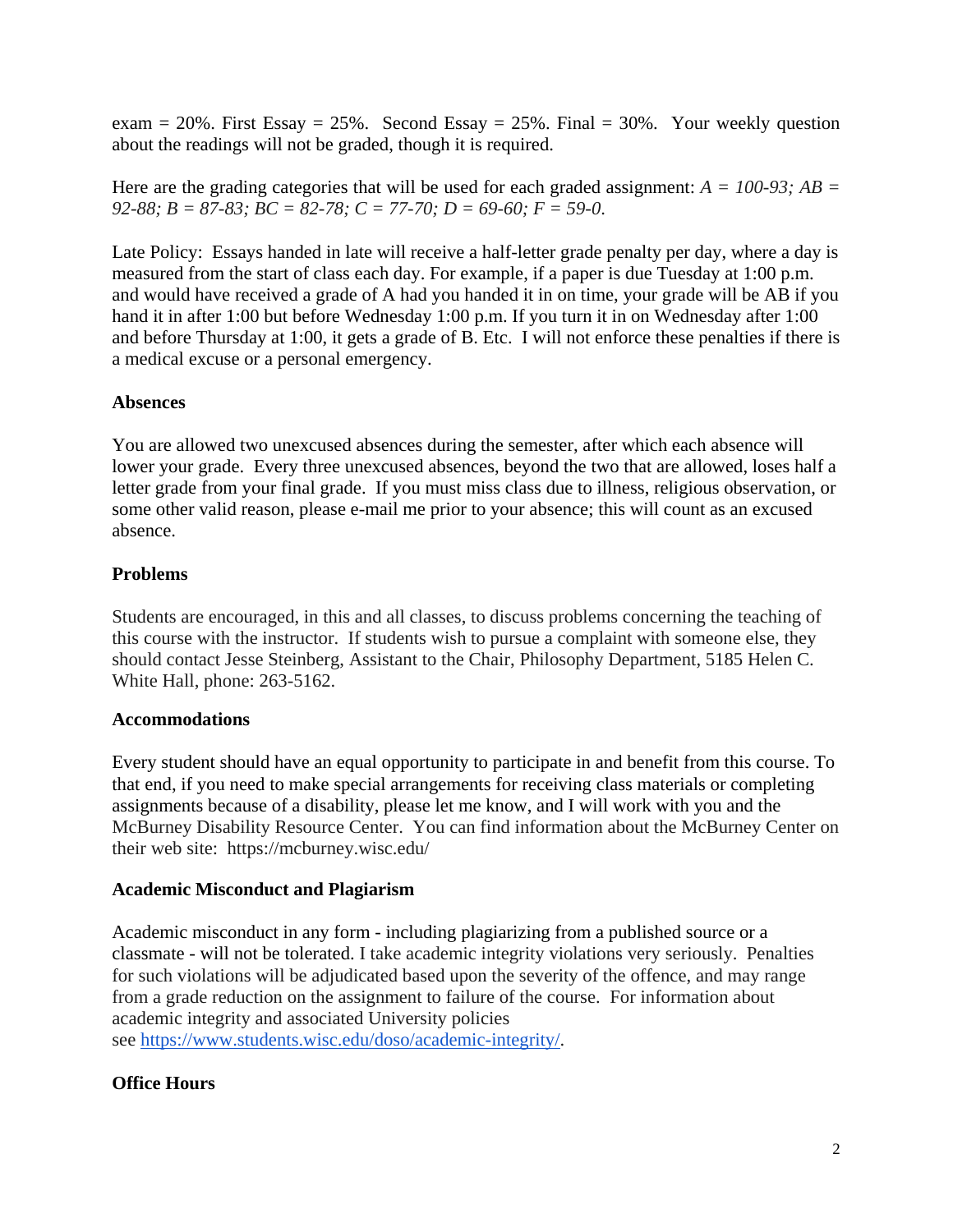My office hours are W 1:30-3:30, or by appointment, in 5199 Helen C. White Hall.

# **Book available at University Bookstore (and on reserve at College Library)**

Elliott Sober and David S. Wilson (1998). *Unto Others – The Evolution and Psychology of Unselfish Behavior.* Harvard University Press.

### **Schedule**

*Note: There are two extra class meetings listed below in red. These are make-up sessions for two regular class sessions that are cancelled (also indicated below in red).*

*Note also: Additions to this syllabus may be made as the semester progresses at my discretion. I will notify you of all changes and will update the syllabus on the course's dashboard as needed.*

**Week 1: September 6. No class – make-up class is on Sunday October 7.**

### **Week 2: September 11 and 13. The ABCs of Probability**

E. Sober (forthcoming). "A Probability Primer." *The Design Argument*, Cambridge University Press.

### **Week 3: September 18 and 20. Central Features of Darwinian Theory**

- Ernst Mayr (2007). "Darwin's Five Theories of Evolution" In his *What Makes Biology Unique?* Cambridge University Press, 2007, pp. 97-115.
- Ken Waters (2003). "The Arguments in Darwin's *Origin*." In J. Hodge and G. Radick (eds.), *Cambridge Companion to Darwin*, Cambridge University Press.
- Elliott Sober (2009). "Did Darwin Write the *Origin* Backwards" (first three sections) *Proceedings of the National Academy of Science USA* 106: 10048-10055.

### **Week 4: September 25 and 27. Fitness and Probability**

- Alan Hajek (2011). "Interpretations of Probability." *Stanford On-Line Encyclopedia of Philosophy*.
- Susan Mills and John Beatty (1979). "The Propensity Interpretation of Fitness." *Philosophy of Science* 46. 263-286.

Elliott Sober (2013). "Trait Fitness is not a Propensity, but Fitness Variation Is." *Studies in History and Philosophy of Biological and Biomedical Sciences* 44: 336-341.

## **Week 5: October 2 and 4. The Randomness of Mutation**

- R. Lenski, and J. Mittler (1993). "The Directed Mutation Controversy and Neo-Darwinism." *Science* 259: 188-194.
- Emily Singer, "Under Pressure, Does Evolution Evolve?" *Quanta.* January 15, 2014.

Elliott Sober (2014). ["Evolutionary Theory, Causal Completeness, and Theism](http://sober.philosophy.wisc.edu/selected-papers/ID-2014-EvolutionaryTheoryCausalCompletenessAndTheism.pdf?attredirects=0) - The Case of 'Guided' [Mutation.](http://sober.philosophy.wisc.edu/selected-papers/ID-2014-EvolutionaryTheoryCausalCompletenessAndTheism.pdf?attredirects=0)" In D. Walsh and P. Thompson (eds.), *Evolutionary Biology − Conceptual, Ethical, and Religious Issues*, 2014. Cambridge University Press, pp. 31-44.

# **Extra Meeting on Sunday October 7 (evening): Review for Exam**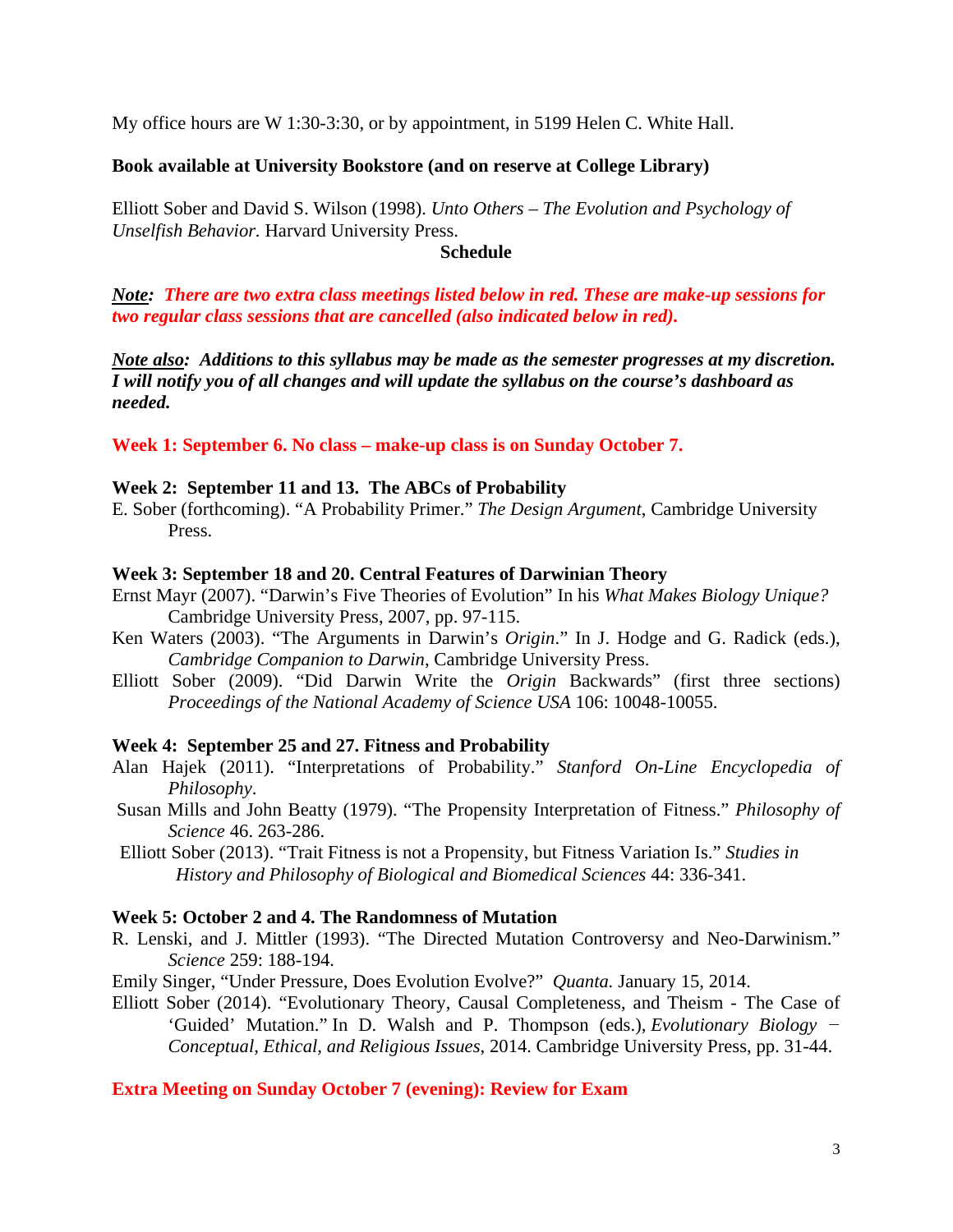#### **Week 6: October 9. First Exam**

#### **Week 6: October 11. Natural Selection and Drift**

- Roberta Millstein (2002). "Are Random Drift and Natural Selection Conceptually Distinct?" *Biology and Philosophy* 171: 33-53.
- Ken Reisman and Patrick Forber (2005). "Manipulation and the Causes of Evolution." *Philosophy of Science* 72: 1115-1125.

#### **Weeks 7&8: October 16, 18, 23, 25 Altruism and the Units of Selection Controversy**

E. Sober and David S. Wilson (1998). *Unto Others – the Evolution and Psychology of Unselfish Behavior.* Harvard University Press. Introduction and Chapters 1-5

### **Week 9: October 30. First writing assignment due (to be submitted by email – see above).**

# **Week 9: October 30 and November 1. Are there laws of evolution?**

- John Beatty (1995). "The Evolutionary Contingency Thesis." In G. Wolters and J. Lennox (eds.), Concepts, Theories, and Rationality in the Biological Sciences, 45-81.
- E. Sober (2011). "*A Priori* Causal Models of Natural Selection." *Australasian Journal of Philosophy* 89: 1-19.

#### **Week 10: November 6-8. Adaptationism**

- Stephen Jay Gould and Richard Lewontin (1979). "The Spandrels of San Marco a Critique of the Adaptationist Programme." *Proceedings of the Royal Society of London* B 205: 581- 598.
- W. Mitchell and T. Valone (1990). "The Optimization Research Program Studying Adaptations by their Function." *Quarterly Review of Biology* 65: 43-52.
- Steve Orzack and E. Sober (1994). "Optimality Models and the Test of Adaptationism." *American Naturalist* 143: 361-380.

"Antagonistic Pleiotropy Hypothesis." *Wikipedia*.

#### **Week 11: November 13 and 15. Species**

- David Baum (1998). "Individuality and the Existence of Species Through Time." *Syst. Biol.*  47(4):641–653, 1998
- Joel Velasco (2008). "Species concepts should not conflict with evolutionary history, but often do." *Stud. Hist. Phil. Biol. & Biomed. Sci.* 39: 407–414.

#### **Week 12: November 20. no class – rescheduled for December 13.**